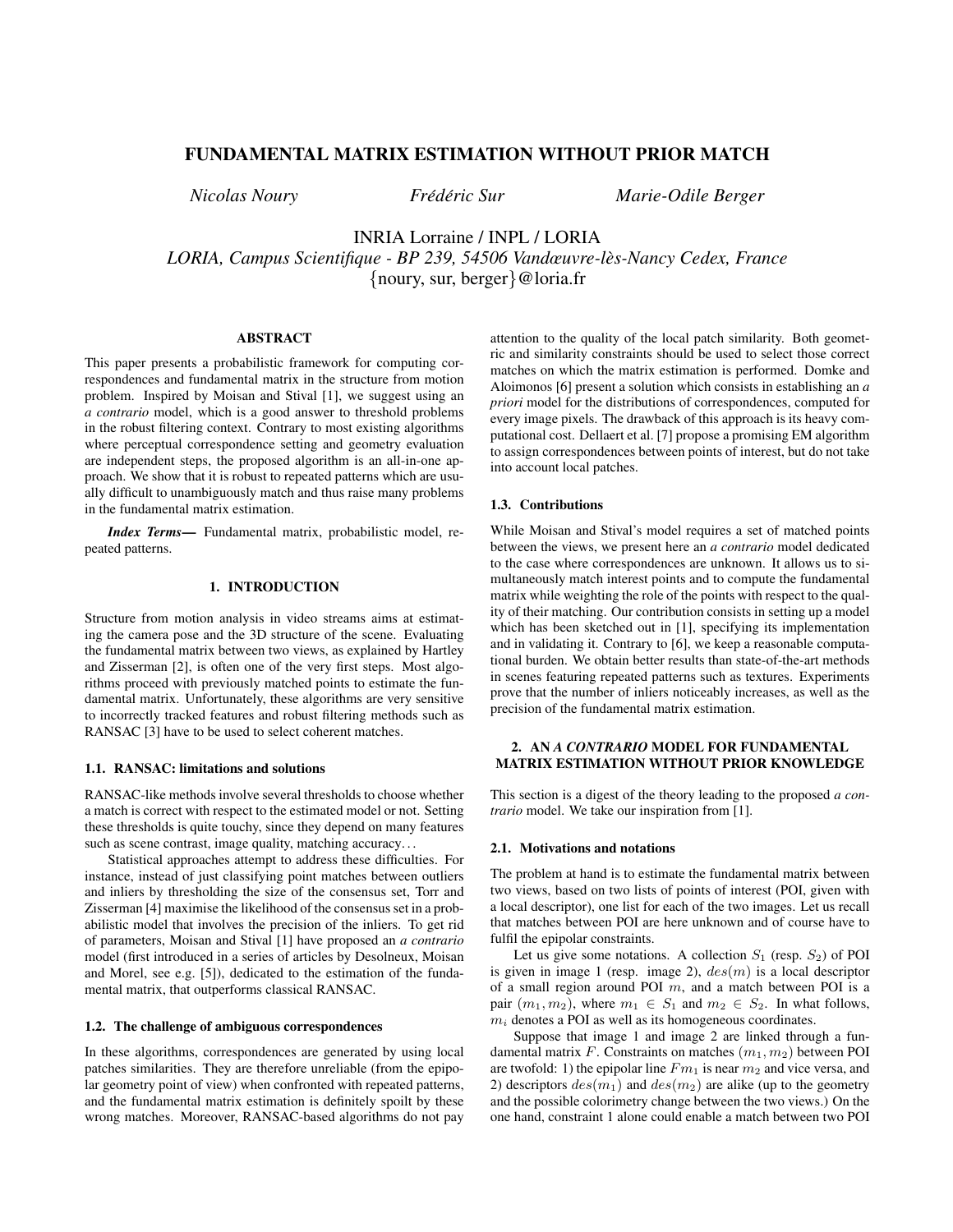that satisfy the epipolar constraint "by chance" but actually do not correspond to the same 3D point. On the other hand, constraint 2 reinforces the possibility that  $m_1$  and  $m_2$  actually correspond to the same 3D point.

Let us introduce a probability law for each constraint:

1)  $\frac{2D'}{A'}d(m_2, Fm_1)$  where A' is the area of image 2 domain, D' its diameter, and  $d$  the euclidean distance (this definition can be easily made symetric.) Simple geometrical reasoning shows that this is the probability law of  $d(m_2, Fm_1)$  when the  $m_2$ 's are supposed to be uniformly distributed.

2)  $P(c) = Pr(\delta (des(m_1), des(m_2)) < c)$ , where  $\delta$  is some metric between local descriptors and  $P(c)$  is simply estimated by counting over the whole set of candidate matches (a subset of  $S_1 \times S_2$ ).

#### 2.2. *A contrario* model

Let us now consider a set  $S \subset S_1 \times S_2$  (cardinality k) of pairs of POI  $(m_1^i, m_2^i)$ , and suppose that the fundamental matrix F has been estimated upon 7 pairs among  $S$ . Let us also denote

$$
\alpha = \max_{i \in \{1, k\}} 2D'/A' \cdot d(m_2^i, Fm_1^i)
$$
 (1)

and

$$
c = \max_{i \in \{1, k\}} \delta(deg(m_1^i), des(m_2^i)).
$$
 (2)

Probabilities in the *a contrario* model M are defined by the following assumption. The  $k - 7$  points that are not involved in the computation of  $F$  are independent, as well as the  $k$  descriptors, and the distances between POI and descriptors are supposed to follow the probability laws above. This is called an *a contrario* model because if  $S$  is made of pairs of POI that are true matches (that is, matches between two POI corresponding to the same 3D point), these assumptions are surely not valid.

We then compute the probability of  $S$  under  $M$  as

$$
P_{\mathcal{M}}(\mathcal{S}|F) := P_{\mathcal{M}}\left(\forall i \in \{1, ..., k\}, \frac{2D'}{A'}d(m_2^i, F m_1^i) \le \alpha\right)
$$
  
and  $\delta(ds(m_1^i), des(m_2^i)) \le c$   

$$
= \alpha^{k-7} P(c)^k.
$$

The lower  $P_{\mathcal{M}}(\mathcal{S}|F)$ , the less likely it is that S is made of POI that match "just by chance". A better explanation is that they obey the 3D geometry.

#### 2.3. Meaningfulness of a group

Since the probability above does not permit to easily compare groups of matches with different cardinality, the following notion is introduced (inspired by Prop. 2 in [1]):

Definition 1. S *is* ε*-meaningful if*

$$
\varepsilon_S(\alpha, c, k, n) := 3(n-7) {n \choose k} {k \choose 7} \alpha^{k-7} P(c)^k \le \varepsilon,
$$

*with* α, c, k *defined as above, and* n *the cardinality of the subset of*  $S_1 \times S_2$  *in which reliable groups of matches are sought.* 

There are  $\binom{n}{k}$  such S groups,  $(n-7)$  choices for k (which values are between 8 and *n*),  $\binom{k}{7}$  choices for the 7 pairs to estimate the fundamental matrix, and each 7-uplet gives (up to) 3 fundamental

matrices. There are in the end  $3(n-7)\binom{n}{k}\binom{k}{7}$  fundamental matrices to test while enumerating the subsets S.

Therefore,  $\epsilon_S$  is an upper bound to the expected number of groups like S which could be observed according to the *a contrario* model: if this expectation is lower than 1, we can be sure that the considered set is not observed by chance and assume having found a solution.  $\varepsilon$ <sub>S</sub> makes a compromise between the quality of individual matches (measured by  $\alpha$  and  $c$ ) and the number of these matches that are involved in the group S.

We are thus interested in those S that minimise  $\varepsilon_S$ . Since a comprehensive scanning is out of the question, a heuristic search is called for.

The proposed criterion is a generalization of the one proposed by Moisan and Stival. Their algorithm, called ORSA (for Optimized Random Sampling Algorithm), selects reliable correspondences among already known matches by using only the geometric criterion  $\alpha$ . They suggest taking into account the colorimetric distance  $c$  but intend to identify matches over all possible correspondences (that is to say over  $S_1 \times S_2$ , which is simply untractable.

#### 3. IMPLEMENTATION CHOICES

We specify here several pending points: the local descriptors, the distance between descriptors, the probability distribution  $P(c)$ , and finally the proposed algorithm scheme aiming to find a correspondence set that minimises  $\varepsilon_S$ .

#### 3.1. Feature extraction and similarity measurement

We use the SIFT extractor from D. Lowe [8] for finding interest points and computing local patch descriptors. These descriptors are just rotation-scale invariant, which we consider to be a good enough local approximation. The resemblance between descriptors is difficult to measure. Finding a distance between two descriptors consists here in computing a histogram distance. This subject has been studied in [9]. A compromise between speed and reliability can be achieved with the  $\chi^2$  distance, that we use.

We then evaluate the probability  $P(c)$  as an empirical cumulative distribution function, estimated over the whole set of possible point matches. The study of the distance distribution between patches shows us that correct point matches have a rather small distance compared to others. This characteristic allows us to actually consider only a subset among the matching candidates by setting a rough threshold and discarding the unrelated patches. This cut only reduces the problem complexity and cannot really be considered as a supplementary threshold. The important selection phase has yet to be done.

### 3.2. Algorithm

Our algorithm follows the random sampling consensus scheme: we first select a random sample of minimal size in order to evaluate a fundamental matrix over it. Then, we build a meaningful set, containing correspondences which fit the model computed on the sample. Since we use the so-called 7-points algorithm to evaluate the fundamental matrices, random samples are made of 7 matched pairs and lead to 3 matrices. Thus for each sample, up to 3 meaningful sets have to be built. Let us explain how to select the random sample and build meaningful sets.

No matched couples are provided, we just have lists of points of interest (surrounded by local descriptors). Therefore, we build groups of putative matches as explained in 3.1. We then choose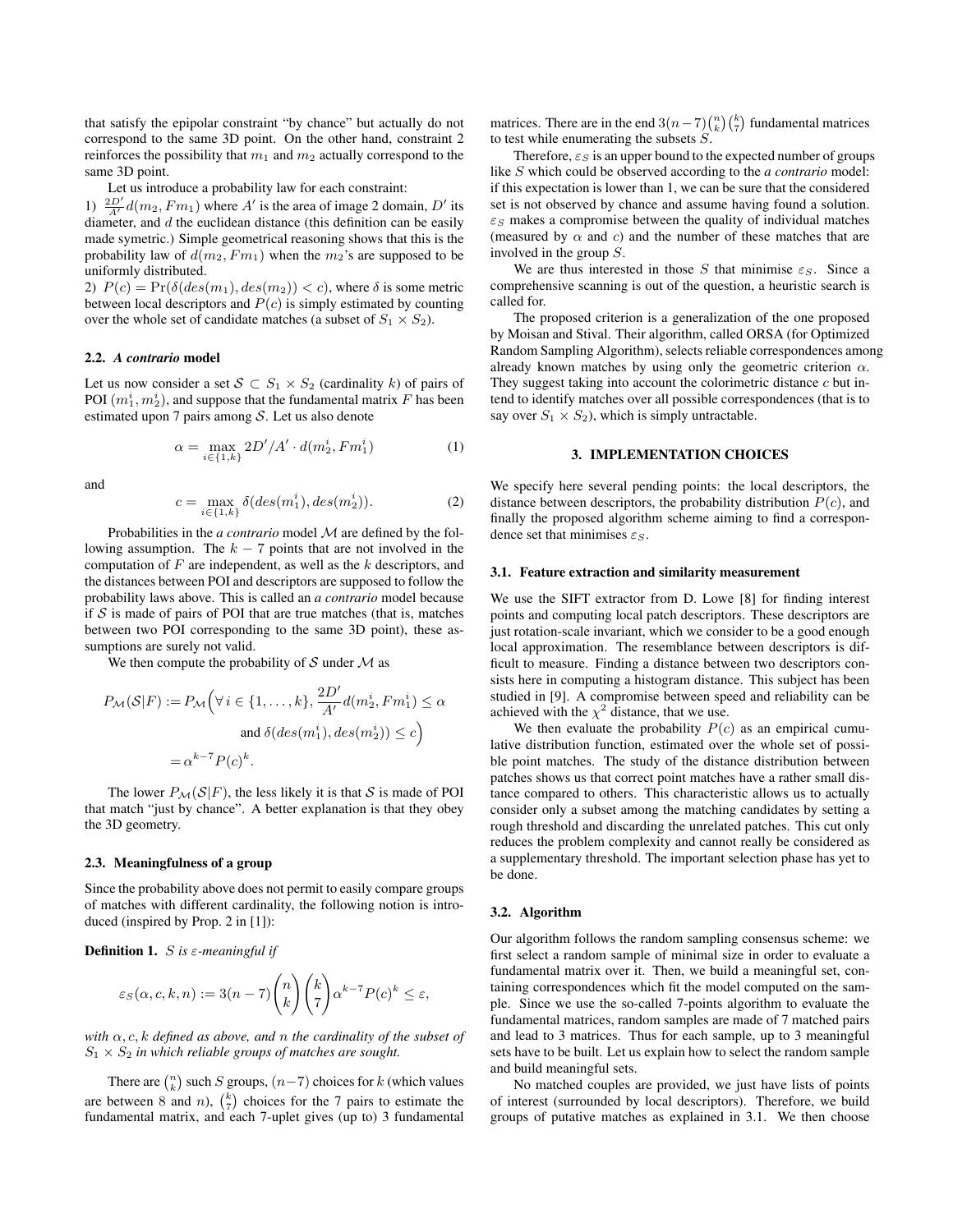a random sample by selecting 7 groups, and randomly one correspondence candidate for each group. We call this notion a *group of candidates*, that is, group linking an interest point in the first view with all possible correspondences in the second view: their number is limited by the rough cut made on descriptor distances.

Since we cannot consider an exhaustive search among all the possible subsets, which is the only way to find the most meaningful subset that we are interested in, we present a heuristic method. In order to compute the meaningful set of correspondences, we have to calculate  $\alpha$  (defined in equation 1) for the points in correspondence outside the sample. At most one correspondence is valid in each group, so at most one correspondence should be used. We select the correspondence with the least epipolar distance, and thus the least  $\alpha$ , among the group of candidates. The selected correspondences are ordered by increasing  $\alpha$ . We thus obtain nested subsets of size k, with k between 8 and n, n being the number of *groups of candidates*. We associate to each one of them the maximum value  $P(c)$ . For each subset of size k, we are now able to compute the meaningfulness  $\varepsilon$ <sub>S</sub>. The set with the minimum  $\varepsilon_S$  is the most meaningful one.

An advantage of the *a contrario* model is the meaning of  $\varepsilon_S$ : if  $\varepsilon_S$  < 1, we can be sure that the considered set is not observed by chance. It leads to an interesting optimization step. Once we obtain a set with  $\varepsilon_S < 1$ , the sample is chosen inside the set, and not among the whole groups. For each group chosen for the sample evaluation, we keep the last selected match instead of randomly sampling among the candidates in the group. The algorithm follows:

- extract interest points (SIFT)
- compute the distribution  $P(c)$
- build the *groups of candidates*
- Let  $\overline{\varepsilon} = +\infty$ , repeat
	- 1. choose a sample: a set  $T$  of 7 groups, and one correspondence for each group (among all groups at first, and among previously found meaningful set during the optimization step)
	- 2. determine the most meaningful set  $U$  associated to each fundamental matrix  $F$  corresponding to  $T$ :
		- compute  $\alpha$  for each group
		- sort groups with  $\alpha$  increasing
		- choose the maximum  $P(c)$  for each set with increasing  $\alpha$
		- compute  $\varepsilon_S$  and choose the subset minimising it.
	- 3. if  $\varepsilon_S(U) < \overline{\varepsilon}$ , then  $\overline{\varepsilon} = \varepsilon_S(U)$  and  $\overline{S} = U$
	- 4. if  $\varepsilon_S(U) < 1$ , enter the optimization step.

until the number of iteration is greater than  $N$  ( $N_{opt}$  in the optimization step, with  $N_{opt}=\frac{N}{10})$ 

• return  $\overline{S}$  and  $\overline{\varepsilon}$ .

# 4. EXPERIMENTAL RESULTS

In this section we show that the information brought by local patches enables a better selection among the point matches, especially when confronted with repeated patterns. Indeed, the classical matching methods simply threshold the distance between descriptors. It therefore furnishes lots of mismatched points in the case of repetitions, that spoil the fundamental matrix estimation.

Tests are conducted on three types of image pairs. The proposed algorithm is compared with Moisan and Stival's ORSA (see section 2.3) feeded with correspondences that are brought by the



Fig. 1. Synthetic case: crosses show interest points, and straight lines their apparent displacement between two views. Detected inliers are in white, and outliers in black. In the proposed approach (on the left), we do not show every filtered outliers for visibility reasons. We get twice as much inlying correspondences with the proposed method as with ORSA. The estimated fundamental matrix is also more precise (the average epipolar distance is 0.2 pixels vs. 0.7), and computation time does not exceed one second.

|                      | <b>ORSA</b> |       | proposed algo. |       |
|----------------------|-------------|-------|----------------|-------|
|                      | matches     | accu. | matches        | accu. |
| synthetic cube       | 97          | 0.73  | 193            | 0.19  |
| real cube            | 247         | 0.19  | 371            | 0.15  |
| <b>Union Station</b> | 304         | 2.52  | 316            | 0.55  |
| Loria                | 568         | 0.66  | 702            | 0.59  |

Table 1. Comparison of the two algorithms, showing the number of inlying correspondences and the average distance between inliers and their epipolar line (measured in pixels.)

popular SIFT matching procedure by Lowe. First, our algorithm is evaluated on computer generated views, then in a laboratory experiment, and finally on real-life pictures.

Figure 1 shows the synthetic case. We have generated  $400 \times 300$ synthetic images with Blender software. See caption for comments.

Figure 2 and 3 show the "laboratory experiment" on a *real cube* pair from a  $320 \times 240$  video acquired via a digital camera. Correspondences given by ORSA can be seen in figure 2. We get more correspondences using our algorithm (see figure 3), since we do not *a priori* throw away ambiguous feature points. The number of correspondences increases by about a factor 2 in areas containing repeated patterns.

Results of experiments led on pairs of real-life pictures and the two previous pairs are summarized in table 1. *Union Station* (see figure 4) and *Loria* are respectively  $640 \times 480$  and  $720 \times 576$  pairs of images. This confirm that both the accuracy (illustrated with *Union Station* details in figure 5) and the number of inliers increase.

# 5. CONCLUSION AND PERSPECTIVES

In this article, we have introduced an algorithm that allows us to simultaneously match local descriptors and estimate the fundamental matrix. The cornerstone of this approach is the *a contrario* model combining geometrical conditions and local similarities in images. We obtain a significant gain in accuracy, with generally most inlying correspondences, especially when confronted with repeated structures.

Nevertheless, the result quality depends on local descriptors invariance. As SIFT descriptors are only rotation-scale invariant, we